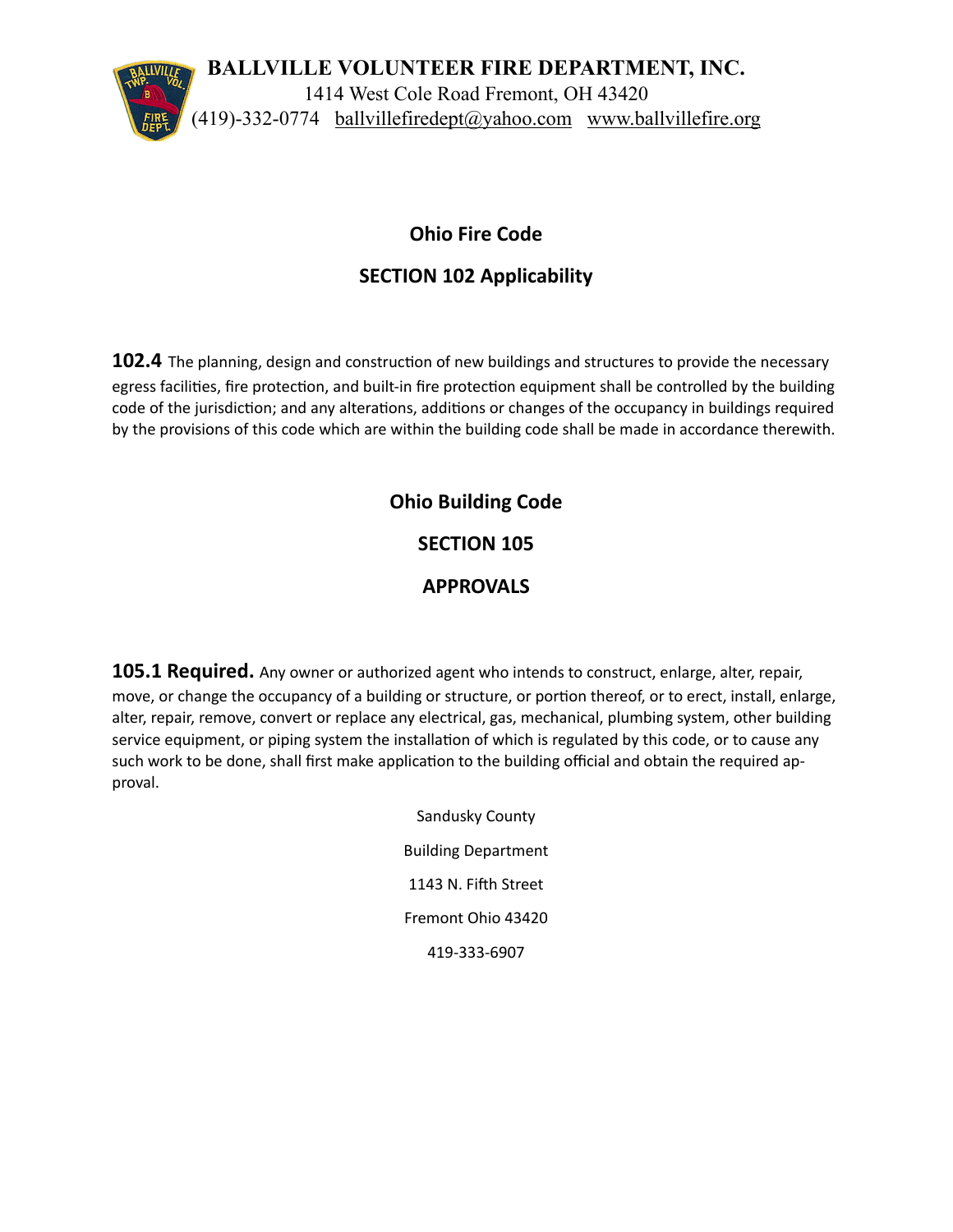#### **BALLVILLE VOLUNTEER FIRE DEPARTMENT, INC.**

1414 West Cole Road Fremont, OH 43420

 $(419)$ -332-0774 [ballvillefiredept@yahoo.com](mailto:ballvillefiredept@yahoo.com) www.ballvillefire.org

**105.3 Application for Plan Approval.** To obtain a plan approval, the applicant shall first file an application therefore in writing on a form furnished by the building department for that purpose. Such application shall:

- 1. Identify and describe the work to be covered by the permit for which application is made for approval
- 2. Describe the land on which the proposed work is to be done by legal description, street address or similar description that will readily identify and definitely locate the proposed building or work.
- 3. Indicate the use and the occupancy (ies) for which the proposed work is intended.
- 4. Be accompanied by construction documents and other information as required in section 106.3
- 5. Be signed by the owner, or owner's authorized agent.
- 6. Give such data and information as required by the building official.

**106.1 Submittal Documents.** Construction documents, special inspection and structural observation programs, and other data shall be submitted in two or more sets with each application for an approval. Before beginning the construction of any building for which construction documents are required under section 105, the owner or owner's representative shall submit construction documents to the building code official for approval.

If at any time we can further assist you, feel free to contact me.

Douglas W. Crowell Fire Chief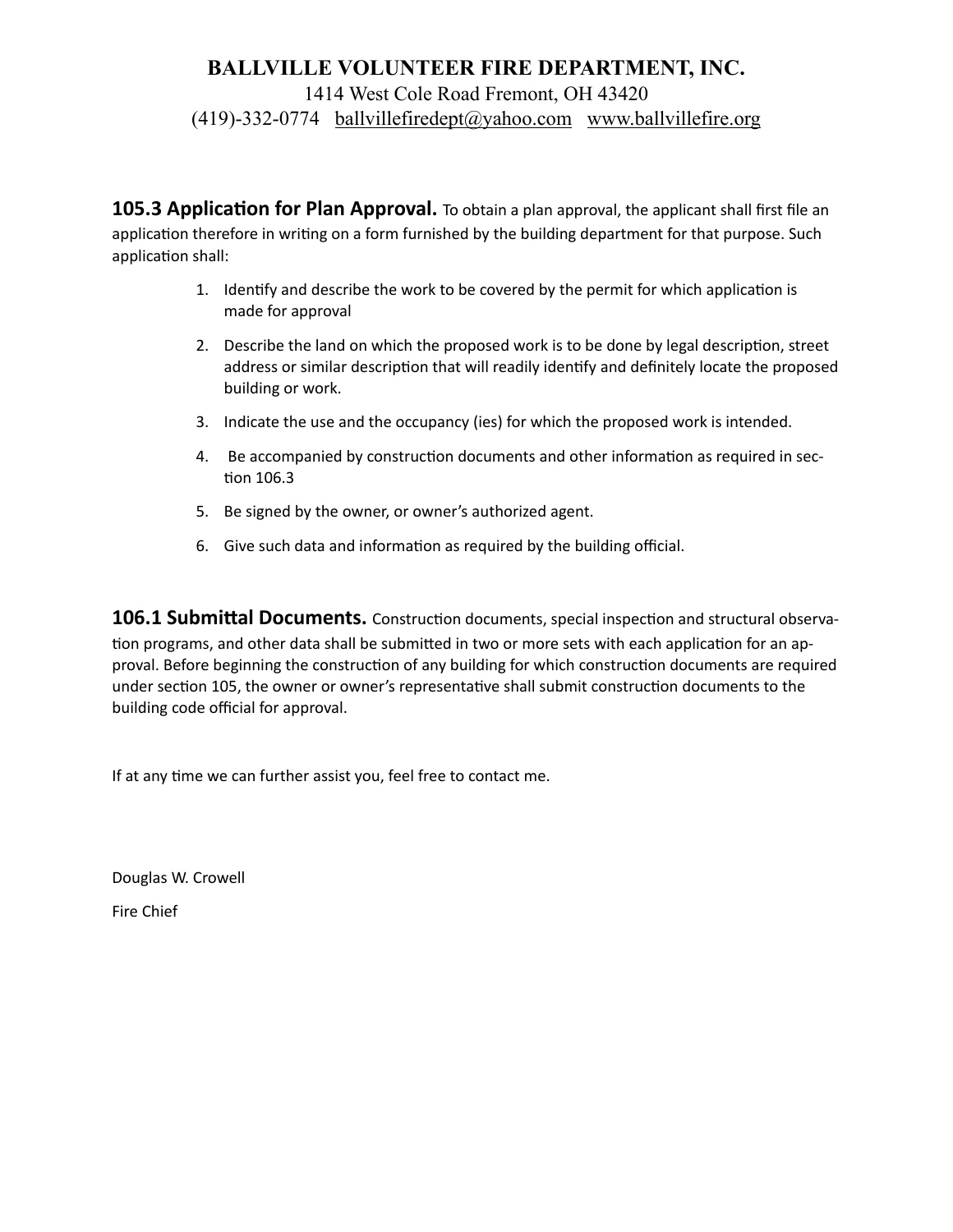### **BALLVILLE VOLUNTEER FIRE DEPARTMENT, INC.**

1414 West Cole Road Fremont, OH 43420 (419)-332-0774 [ballvillefiredept@yahoo.com](mailto:ballvillefiredept@yahoo.com) www.ballvillefire.org

## **Inspection Bureau**

### **Contact Information**

I acknowledge receipt of Ballville Fire Department's code compliancy summary pertaining to plan approval for structural or system alteration.

\_\_\_\_\_\_\_\_\_\_\_\_\_\_\_\_\_\_\_\_\_\_\_\_\_\_\_\_\_\_\_\_\_\_\_ \_\_\_\_\_\_\_\_\_\_\_\_\_\_\_\_\_\_\_\_\_\_\_\_\_\_\_\_\_\_\_\_\_

Signature Date Date